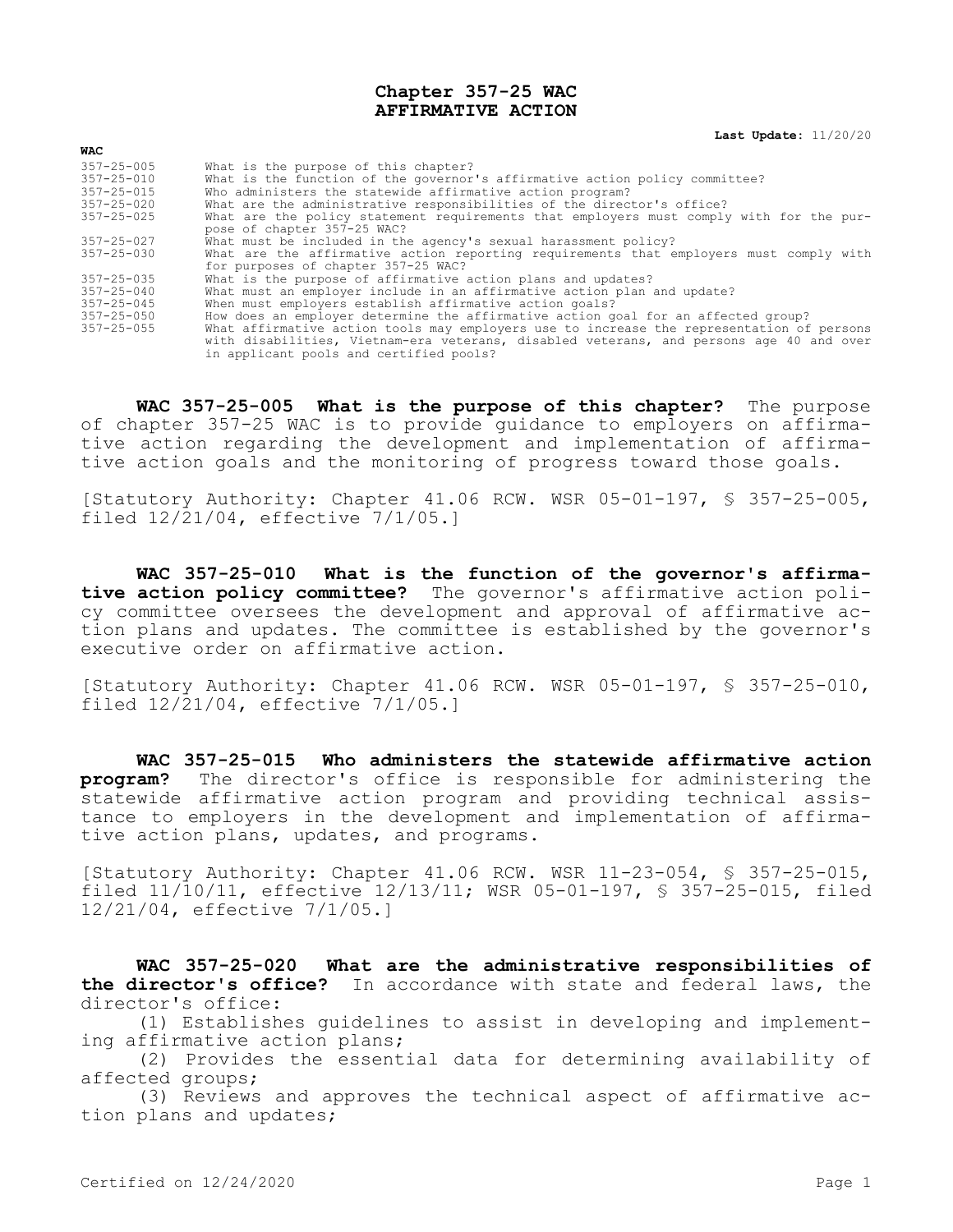(4) Reviews the progress of employers in meeting goals and addressing problems identified in affirmative action plans and programs; and

(5) Reviews statewide employment trends for general government such as appointment, promotion, transfer, terminations, and formal disciplinary actions for adverse impact, as necessary.

[Statutory Authority: Chapter 41.06 RCW. WSR 11-23-054, § 357-25-020, filed 11/10/11, effective 12/13/11; WSR 05-01-197, § 357-25-020, filed 12/21/04, effective 7/1/05.]

**WAC 357-25-025 What are the policy statement requirements that employers must comply with for the purpose of chapter 357-25 WAC?** (1) All employers must maintain:

(a) An affirmative action and equal employment opportunity policy statement; and

(b) Policy statements on sexual harassment and reasonable accommodation.

(2) The employer's affirmative action and equal employment opportunity policy statement must be reviewed and approved by the head of the agency, institution, or related higher education board each year. The policy statements on sexual harassment and reasonable accommodation must be updated as needed.

[Statutory Authority: Chapter 41.06 RCW. WSR 11-23-054, § 357-25-025, filed 11/10/11, effective 12/13/11; WSR 07-23-010, § 357-25-025, filed 11/8/07, effective 12/11/07; WSR 05-01-197, § 357-25-025, filed 12/21/04, effective 7/1/05.]

**WAC 357-25-027 What must be included in the agency's sexual harassment policy?** Agencies as defined in RCW 41.06.020 must at a minimum include the following in their policy on sexual harassment:

(1) Indicate who is covered by the policy;

(2) Provide that the employer is committed to providing a working environment free from sexual harassment of any kind;

(3) A statement that sexual harassment is an unlawful employment practice prohibited by Title VII of the Civil Rights Act of 1964 and RCW 49.60;

(4) The definition of sexual harassment as defined by the Equal Employment Opportunity Commission;

(5) Notify the employee or individual of their right to file a complaint with the Washington State Human Rights Commission under RCW 49.60.230 or the Federal Equal Employment Opportunity Commission under Title VII of the Civil Rights Act of 1964;

(6) Identify how and to whom employees or individuals may raise concerns or file complaints. The policy should allow multiple avenues for an employee or individual to raise complaints or concerns and should clearly identify the positions or entities charged with receiving these complaints;

(7) Advise all individuals covered by the policy that the employer is under a legal obligation to respond to allegations concerning a violation of the policy;

(8) Identify the manner by which the employer will respond to alleged violations of the policy, including a formal investigation if necessary;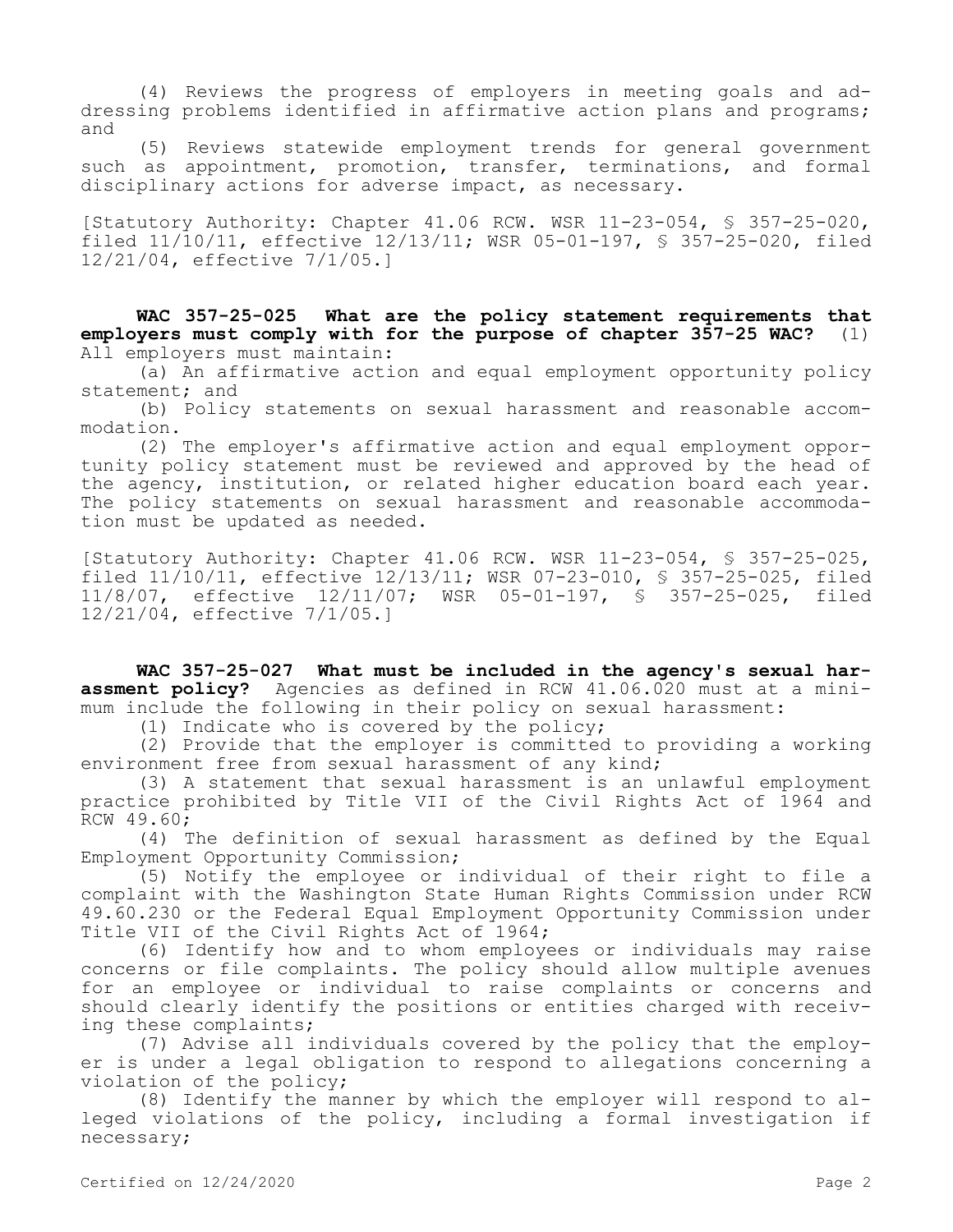(9) A statement that the complainant shall be informed of the status and the outcome of an investigation;

(10) Identify the agency's investigation or response procedure;

(11) Define the roles and responsibilities of employees, managers, supervisors, and others covered by the policy with respect to the following:

(a) Preventing or not engaging in sexual harassment;

(b) Responding to concerns or allegations of violations of the policy;

(c) Participation in an investigation under the policy; and

(d) The prohibition against retaliation.

(12) A statement that confidentiality cannot be guaranteed;

(13) A statement that responses to public records requests will be provided in accordance with RCW 42.56.660 and 42.56.675;

(14) Advise that retaliation against individuals covered by the policy who report allegations of sexual harassment or who participate in an investigation is prohibited;

(15) Advise that any employee found to have violated the policy will be subject to corrective and/or disciplinary action, up to and including dismissal;

(16) Advise that any employee found to have retaliated against individuals covered by the policy who report allegations of sexual harassment or who participate in an investigation will be subject to corrective and/or disciplinary action, up to and including dismissal; and

(17) A statement that an employer may not require an employee, as a condition of employment, to sign a nondisclosure agreement, waiver, or other document that prevents the employee from disclosing sexual harassment or sexual assault occurring in the workplace, at work-related events coordinated by or through the employer, or between employees, or between an employer and an employee, off the employment premises in accordance with RCW 49.44.210.

For the purposes of this subsection, "employee" has the same meaning as defined in RCW 49.44.210.

[Statutory Authority: Chapter 43.01 RCW and RCW 43.01.135. WSR 20-24-021, § 357-25-027, filed 11/20/20, effective 12/28/20. Statutory Authority: RCW 43.01.135. WSR 18-17-131, § 357-25-027, filed 8/20/18, effective 9/21/18. Statutory Authority: Chapter 41.06 RCW. WSR 07-23-010, § 357-25-027, filed 11/8/07, effective 12/11/07.]

**WAC 357-25-030 What are the affirmative action reporting requirements that employers must comply with for purposes of chapter 357-25 WAC?** Employers must report affirmative action information to the director's office as follows:

(1) If an employer has federal affirmative action reporting obligations, the employer must submit an affirmative action plan on a twoyear cycle as set by the director's office.

(2) If the employer does not have federal affirmative action reporting obligations, the reporting requirements depend upon the employer's size.

(a) Employers with 25-49 full-time equivalent (FTE) employees must submit a small agency/institution workforce profile annually.

(b) Employers with 50 or more FTE employees must submit an affirmative action plan on a four-year cycle as set by the director's of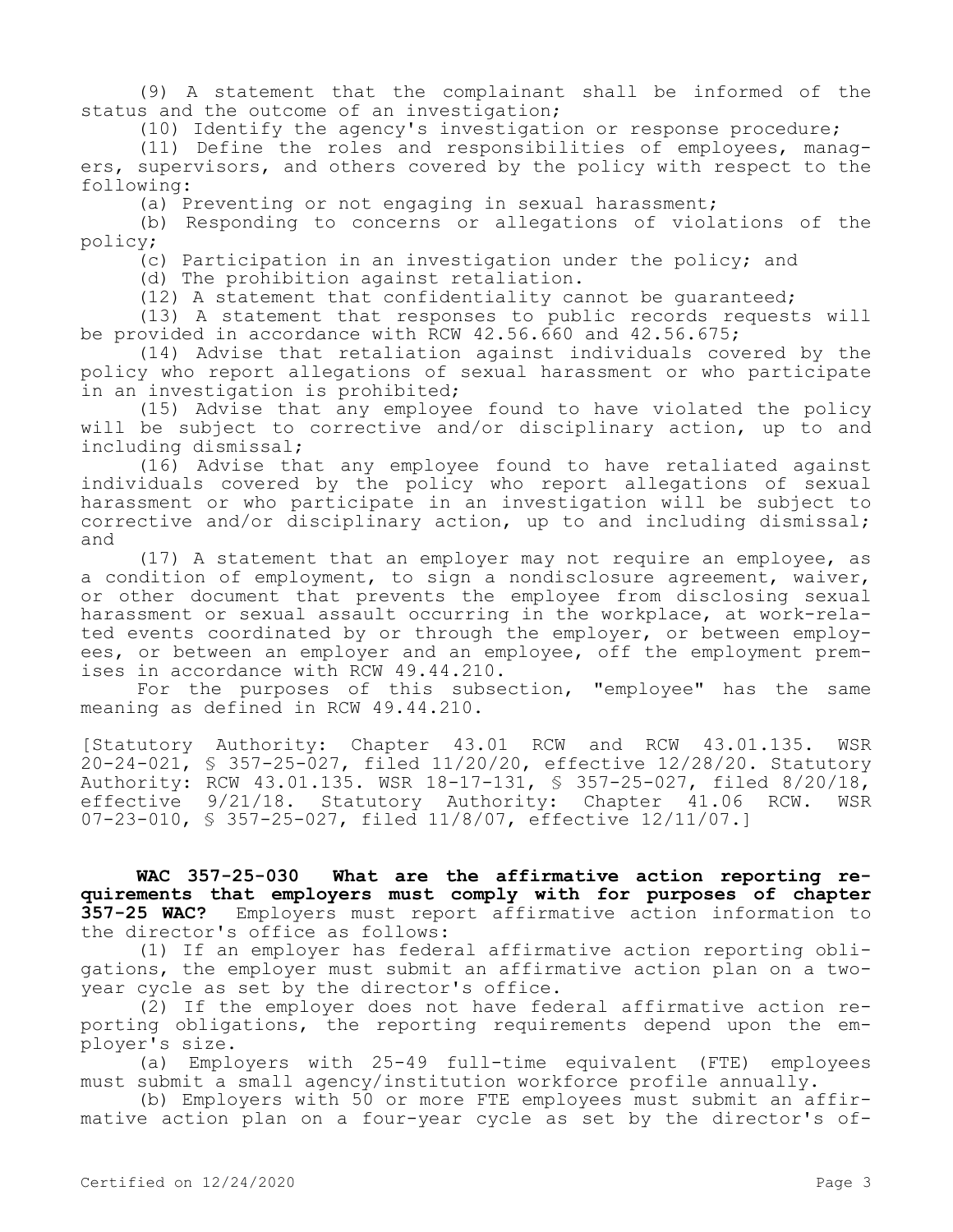fice, with an update to the affirmative action plan two years into the cycle.

[Statutory Authority: Chapter 41.06 RCW. WSR 11-23-054, § 357-25-030, filed 11/10/11, effective 12/13/11; WSR 05-01-197, § 357-25-030, filed 12/21/04, effective 7/1/05.]

**WAC 357-25-035 What is the purpose of affirmative action plans and updates?** Affirmative action plans and updates are designed to increase the representation of affected group members in the workforce when it is determined that a particular affected group is underutilized.

[Statutory Authority: Chapter 41.06 RCW. WSR 05-01-197, § 357-25-035, filed 12/21/04, effective 7/1/05.]

**WAC 357-25-040 What must an employer include in an affirmative action plan and update?** An employer's affirmative action plan and update must address the employer's recruitment, appointment, promotion, transfer, training and career development practices. It must include all of the following components:

(1) A workforce profile reflecting total employees and total employees sorted by affected group status. The affirmative action update must also show a comparison between the current workforce profile and the previous submission.

(2) A utilization and goals report by job group, for each affected group, showing where goals have been set. The affirmative action update must reflect a goals analysis report indicating where goals have been met for the reporting period.

(3) A section containing a detailed narrative of the strategies to be employed to reach goals. The affirmative action update must also reflect the strategies employed during the reporting period.

(4) A response to the governor's affirmative action policy committee recommendations from the previous plan or update.

[Statutory Authority: Chapter 41.06 RCW. WSR 05-01-197, § 357-25-040, filed 12/21/04, effective 7/1/05.]

**WAC 357-25-045 When must employers establish affirmative action goals?** Employers must establish affirmative action goals for hiring and/or promoting members of affected groups when underutilization exists within a job group. Underutilization exists when the utilization percent is less than the availability percent for a particular affected group within a job group.

[Statutory Authority: Chapter 41.06 RCW. WSR 05-01-197, § 357-25-045, filed 12/21/04, effective 7/1/05.]

**WAC 357-25-050 How does an employer determine the affirmative action goal for an affected group?** The affirmative action goal for an affected group is equal to the affected group's availability.